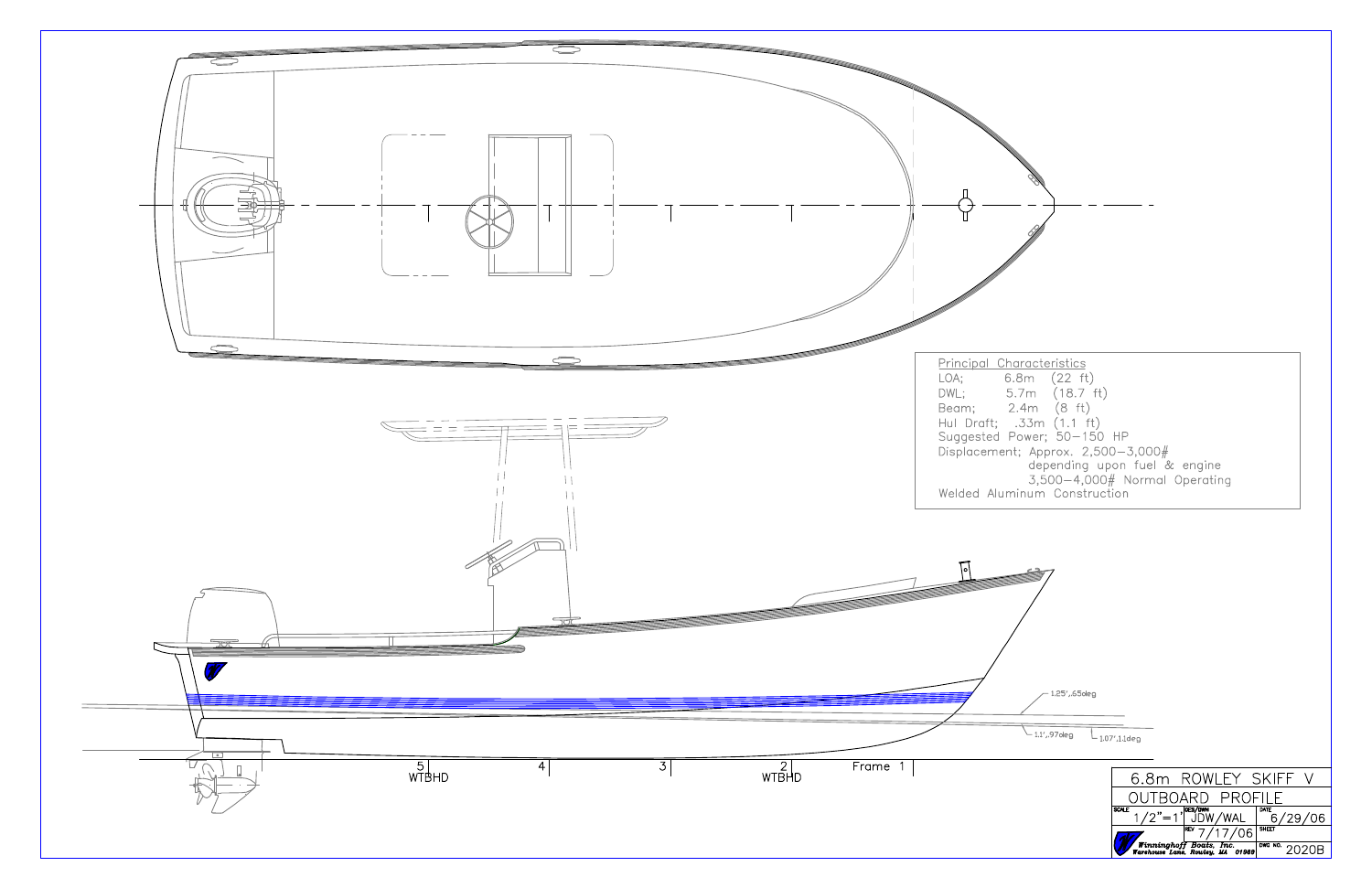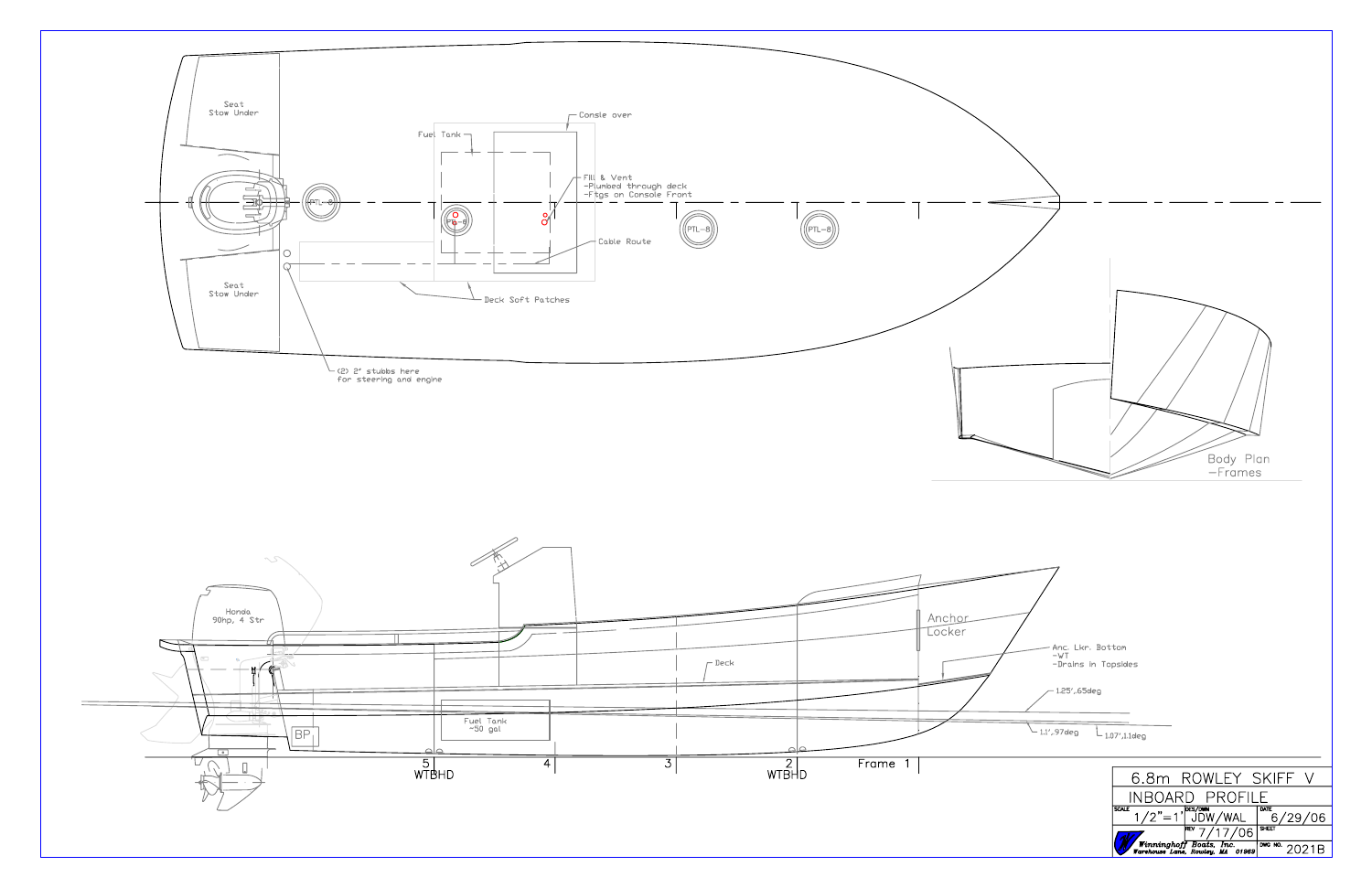

# (0mm, 1436mm)

| KEEL LAYOUT                                                                      |                                       |  |  |  |  |
|----------------------------------------------------------------------------------|---------------------------------------|--|--|--|--|
| $22'$ X $8'$ SKIFF                                                               |                                       |  |  |  |  |
| For: Tim Whiting                                                                 |                                       |  |  |  |  |
| $\frac{\text{scale}}{1/2}$ = 1 <sup>'</sup> DES/DWN<br>1/2" = 1 <sup>'</sup> WAL | DATE<br>12/13/05                      |  |  |  |  |
| <b>Response Marine, Inc.</b>                                                     | SHEET                                 |  |  |  |  |
| Newburyport, MA, www.responsemarine.com                                          | $\frac{1000 \text{ N}}{246 - 2 - 01}$ |  |  |  |  |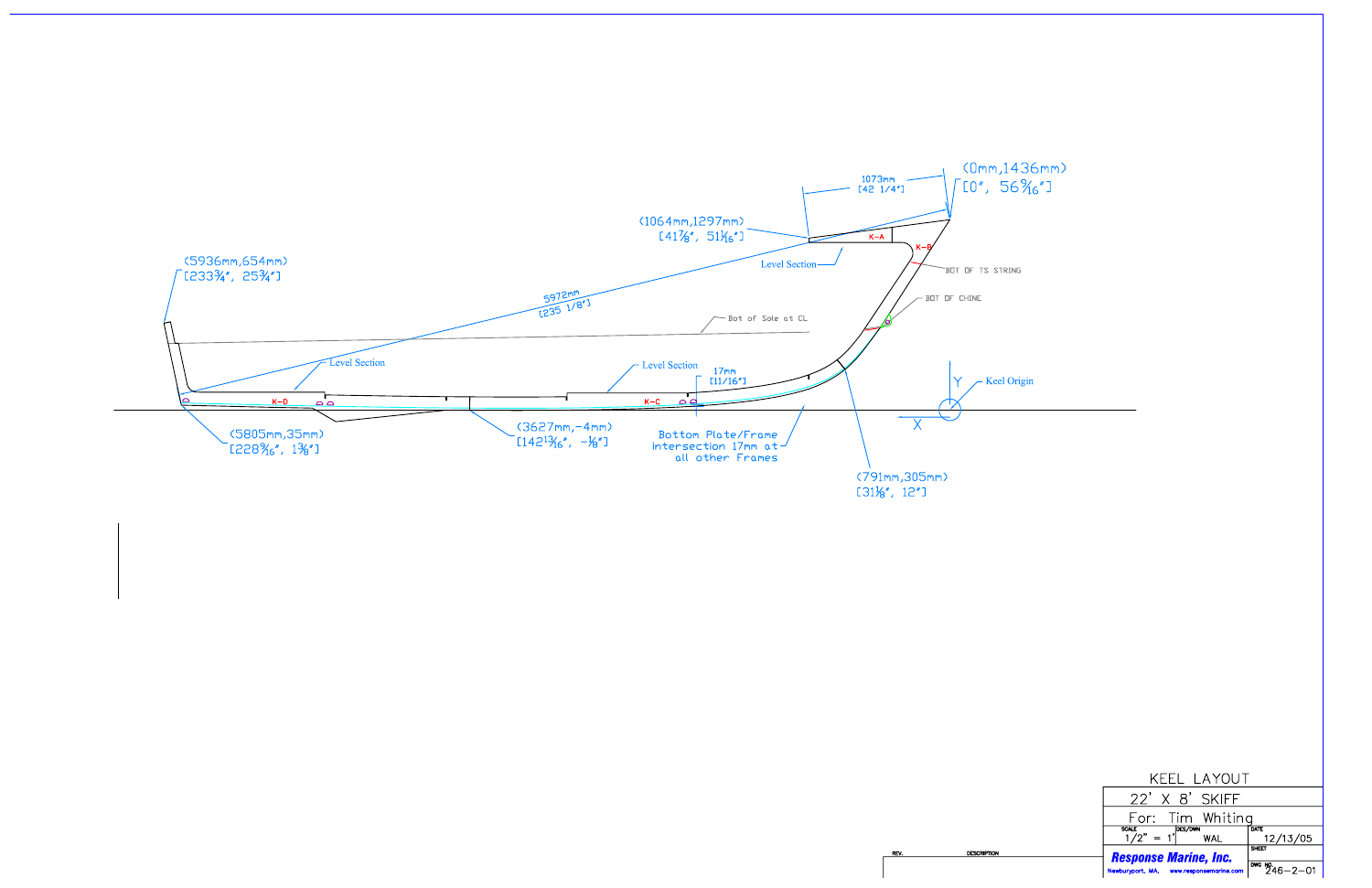

REV.

### HULL LONGITUDINALS

| $22'$ X $8'$ SKIFF                          |                                     |
|---------------------------------------------|-------------------------------------|
| For: Tim Whiting                            |                                     |
| SCALE $1/2" = 1'$ <sup>DES/DWN</sup><br>WAL | DATE<br>12/13/05                    |
| <b>Response Marine, Inc.</b>                | SHEET                               |
| Newburyport, MA, www.responsemarine.com     | $\sqrt{\frac{DWC}{2}}$ 246 - 2 - 02 |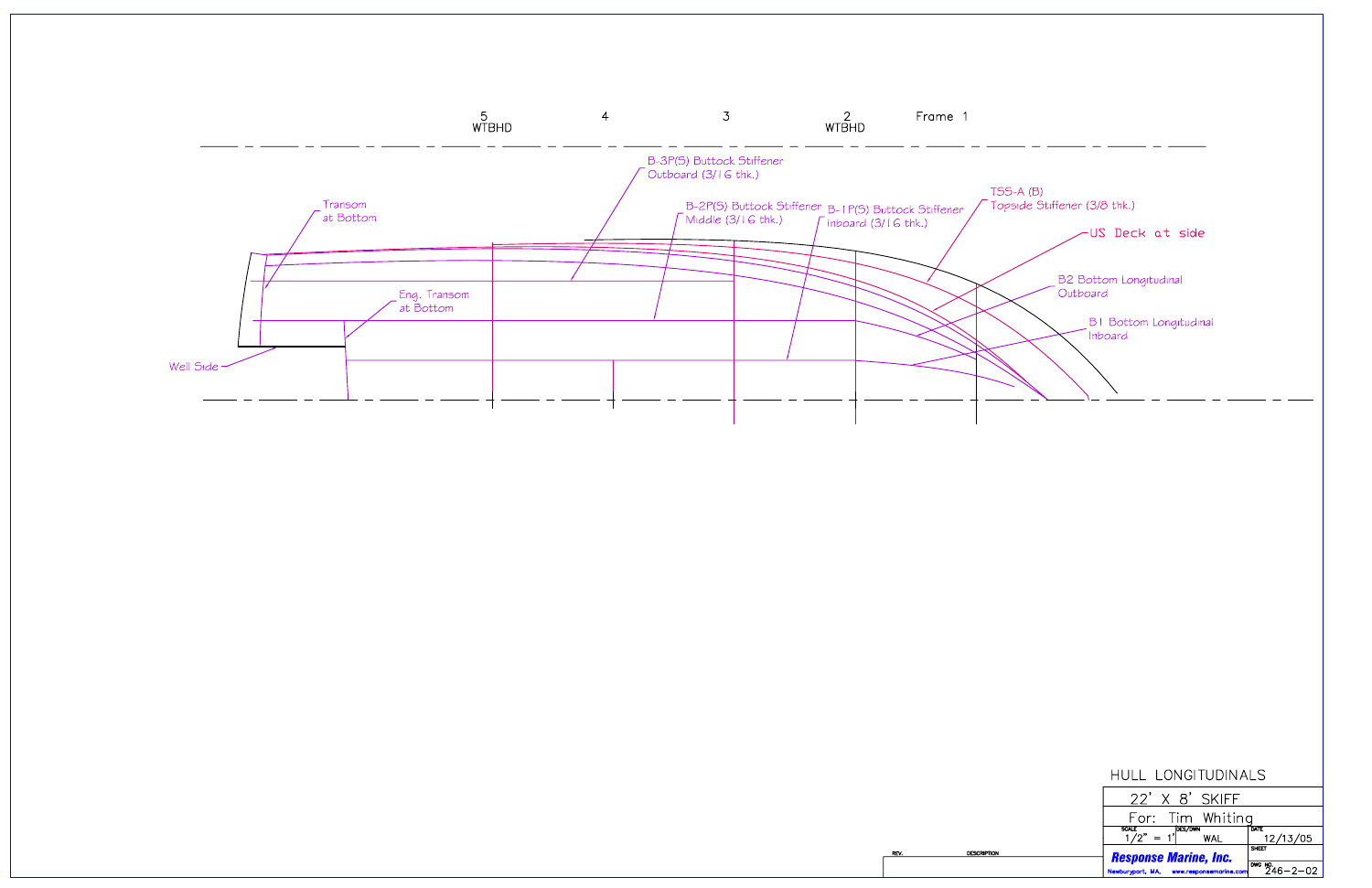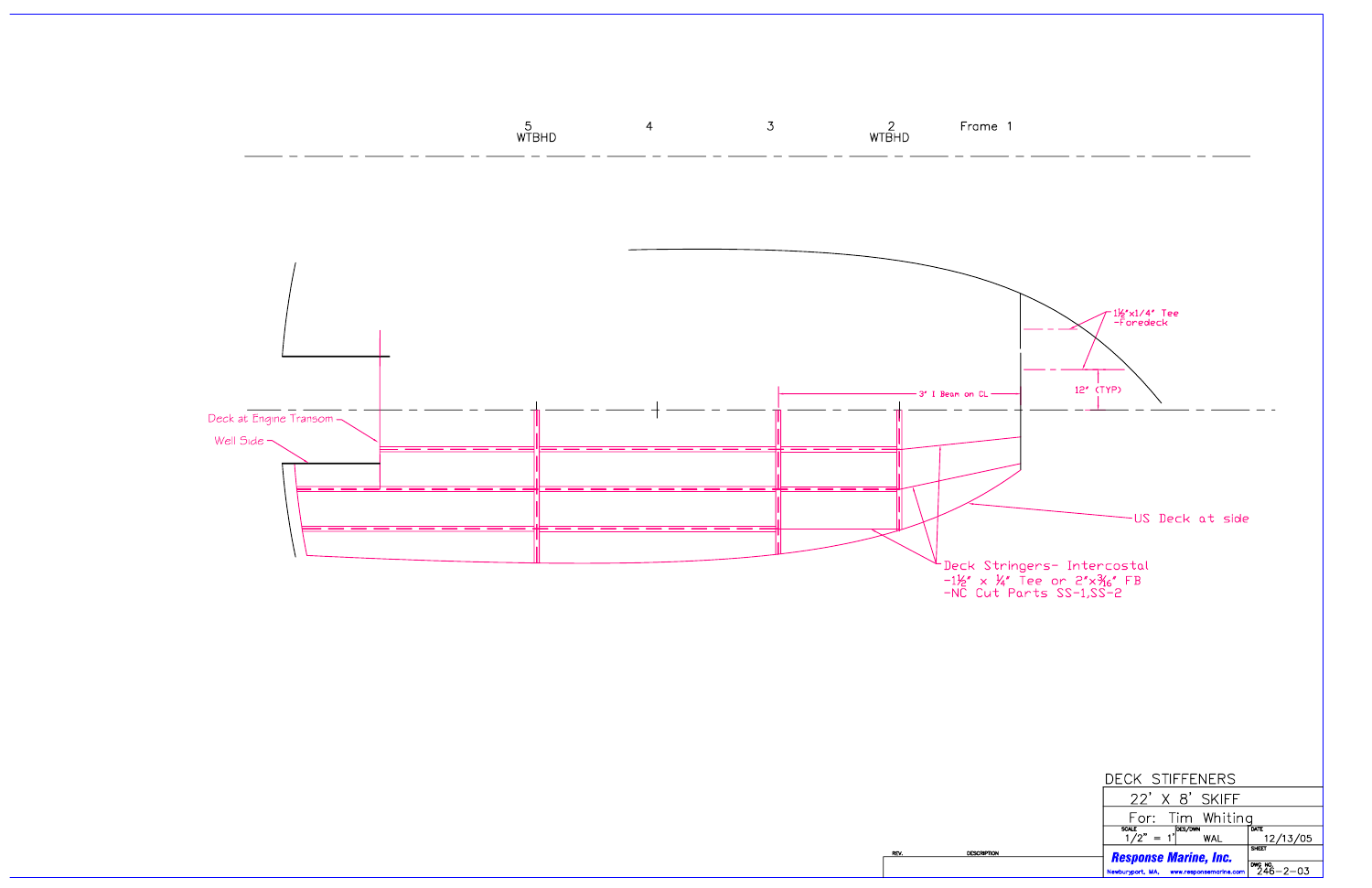

**DESCRIPTION** 

**REV** 

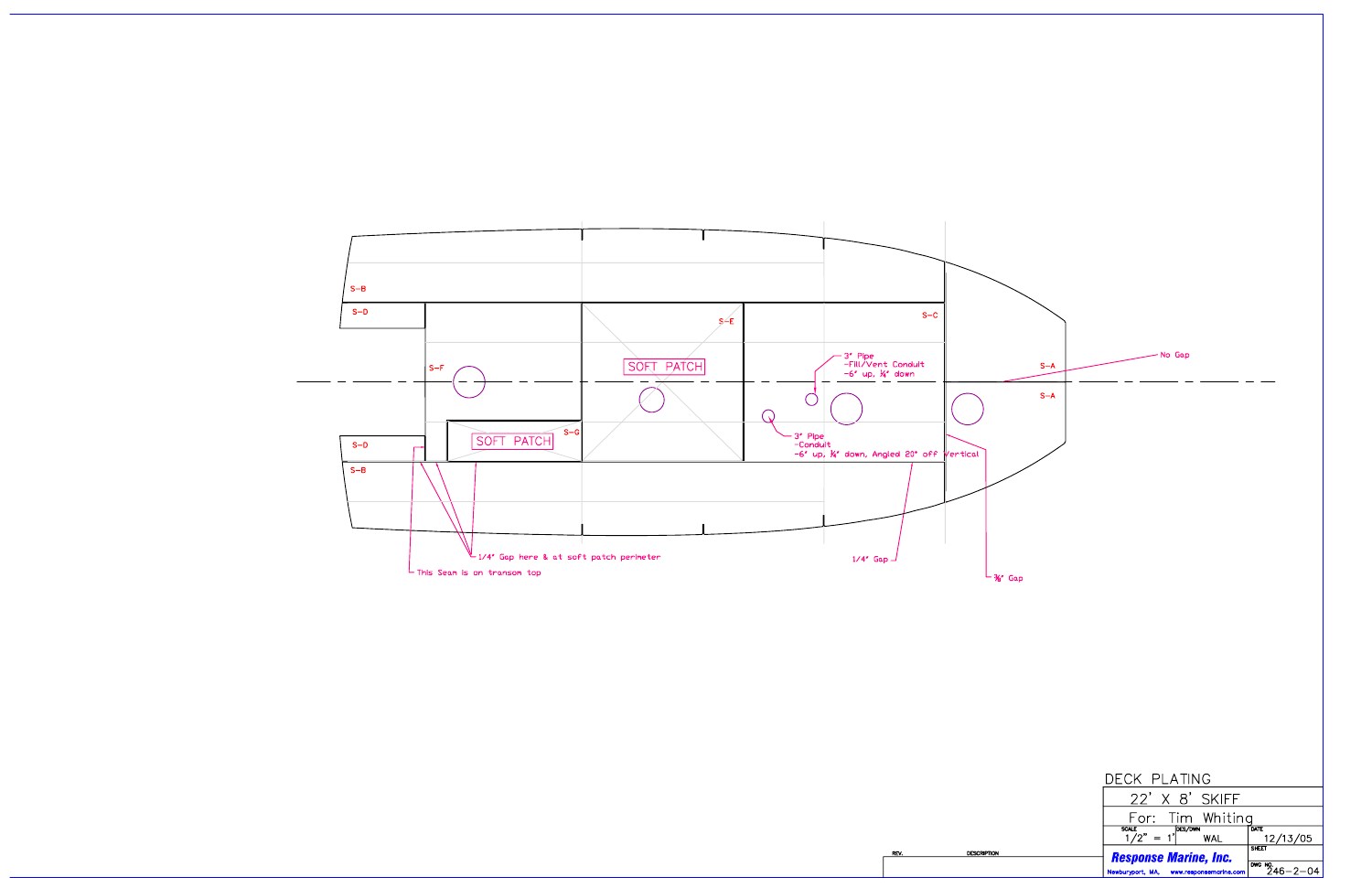

## 3/16" 5052 H32 Stock

| 12/13/05                              |
|---------------------------------------|
|                                       |
| $\frac{1000 \text{ N}}{246 - 3 - 01}$ |
|                                       |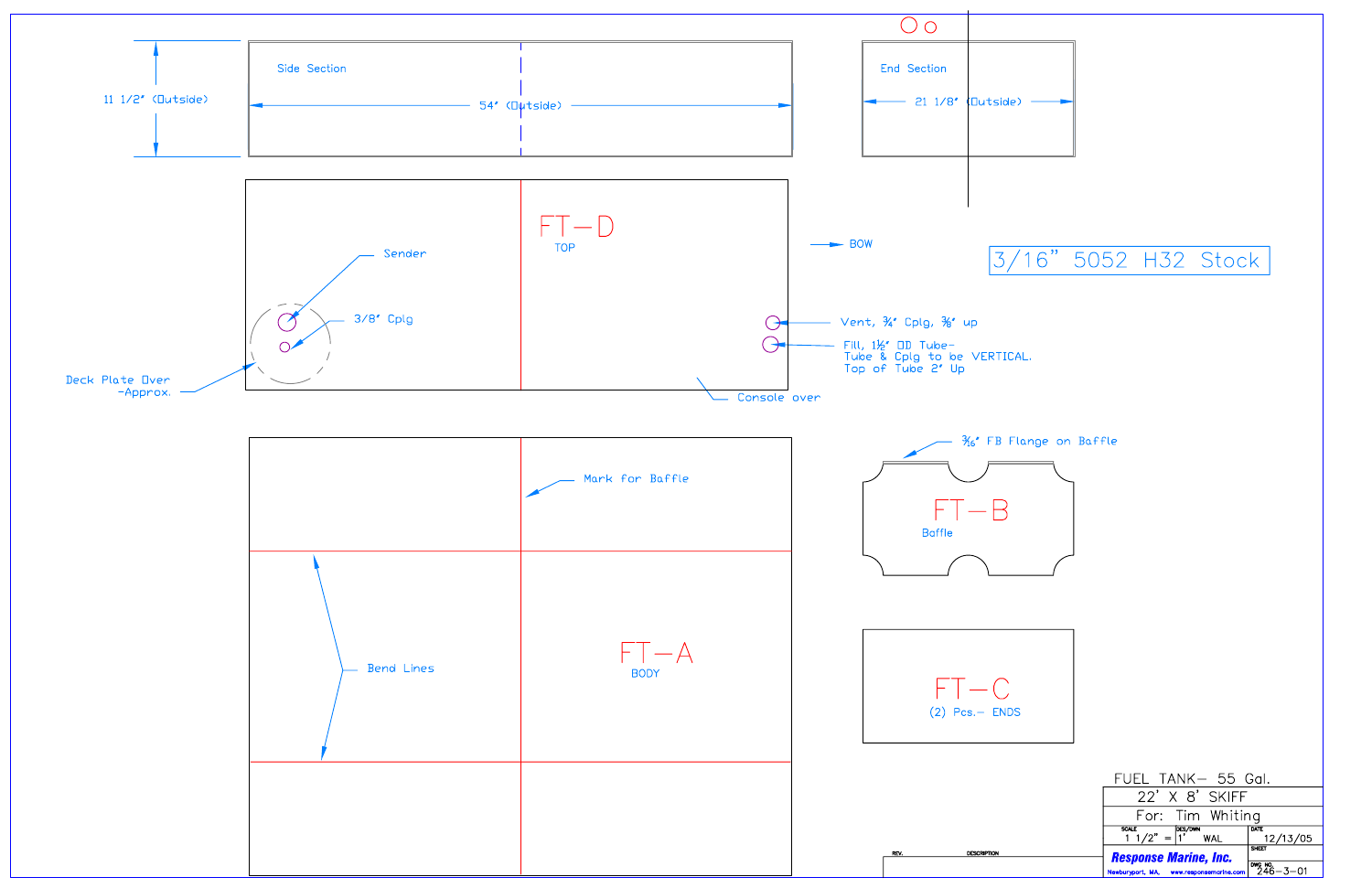### Frame 3 2410  $[94 7/8]$  $F - 3U$  $F - 3U$ LOOKING FWD. Leave Gap in Extrusion for 3/16" Deck Plate  $11/2$ " x3/16" extrusion 2339  $192176$  $F - 3$ LSI A LOOKING FWD FRAME 3 22' X 8' SKIFF For: Tim Whiting  $\frac{scale}{1" = 1'}.$ DES/DWN DATE SHEET 12/13/05 **WAL DESCRIPTION** REV. **Response Marine, Inc.** Newburyport, MA, www.responsemarine.com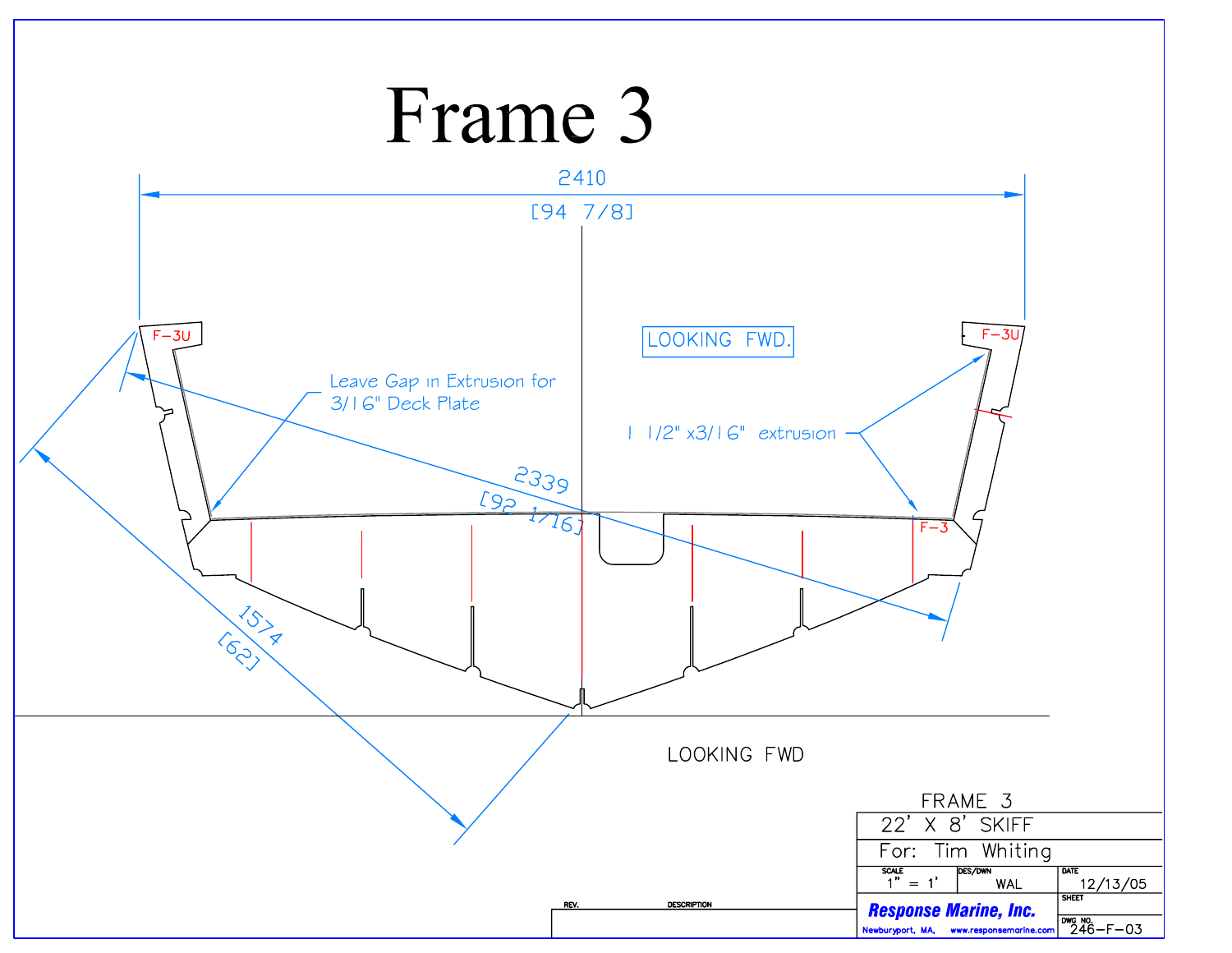Response Marine, Inc. Stock List for Whiting 22 File: Whiting revised: 4/20/06 Print Date: 4/20/06 Ordered w/ Mike 4/21, PO W-01

#### **EXTRUSION**

| <b>QTY</b> | Description         | Alloy   | Dims    | Thick         | Length | Wt/Ft | Wt  |
|------------|---------------------|---------|---------|---------------|--------|-------|-----|
| 14         | Flat Bar            | 6061 T6 | 1.5     | 0.19          | 12     | 0.443 | 74  |
|            | $I-$ Beam $(3x.13)$ | 6061-T6 | 3x      |               | 25     | 1.640 | 41  |
| 5          | Tee, Am. Std.       | 6061 T6 | 1.5x1.5 | 0.25          | 25     | 0.870 | 109 |
|            | Pipe, sch 40        | 6063 T6 | 0.75    | Sch 40        | 20     | 0.390 | 8   |
|            | Pipe, sch 40        | 6063 T6 | 1.5     | <b>Sch 40</b> | 20     | 0.940 | 19  |

Sub Total Extrusic 251

#### **SHEET/PLATE to be NC Cut at Yarde**

| QTY | Description                                              | Thick | Width | Lngth | lbs/ft <sup>^2</sup> | <u>lbs</u> |
|-----|----------------------------------------------------------|-------|-------|-------|----------------------|------------|
|     | 3/16" Sheet- 5052 H32                                    | 0.190 | 60    | 144   | 2.67                 | 481        |
| 6   | 3/16" Sheet- 5083 or 5086 H11<br>(Marine, ASTM B-928-04) | 0.190 | 72    | 240   | 2.67                 | 1,922      |
|     | 3/8" Plate 5083 or 5086 H116<br>(Marine, ASTM B-928-04)  | 0.375 | 60    | 144   | 5.184                | 311        |

#### **SHEET/PLATE for Stock, no Cutting**

| <u>QTY</u> | Description          | <u>Thick</u> | Width<br>Lngth | lbs/ft <sup>^2</sup> | <u>lbs</u> |
|------------|----------------------|--------------|----------------|----------------------|------------|
|            | 1/8" Sheet- 5052 H32 | 0.125        | 48.96          | 1.810                | 174        |

| Total Sheet/Plate     | 2,888 |  |  |
|-----------------------|-------|--|--|
|                       |       |  |  |
| <b>Total Aluminum</b> | 3,138 |  |  |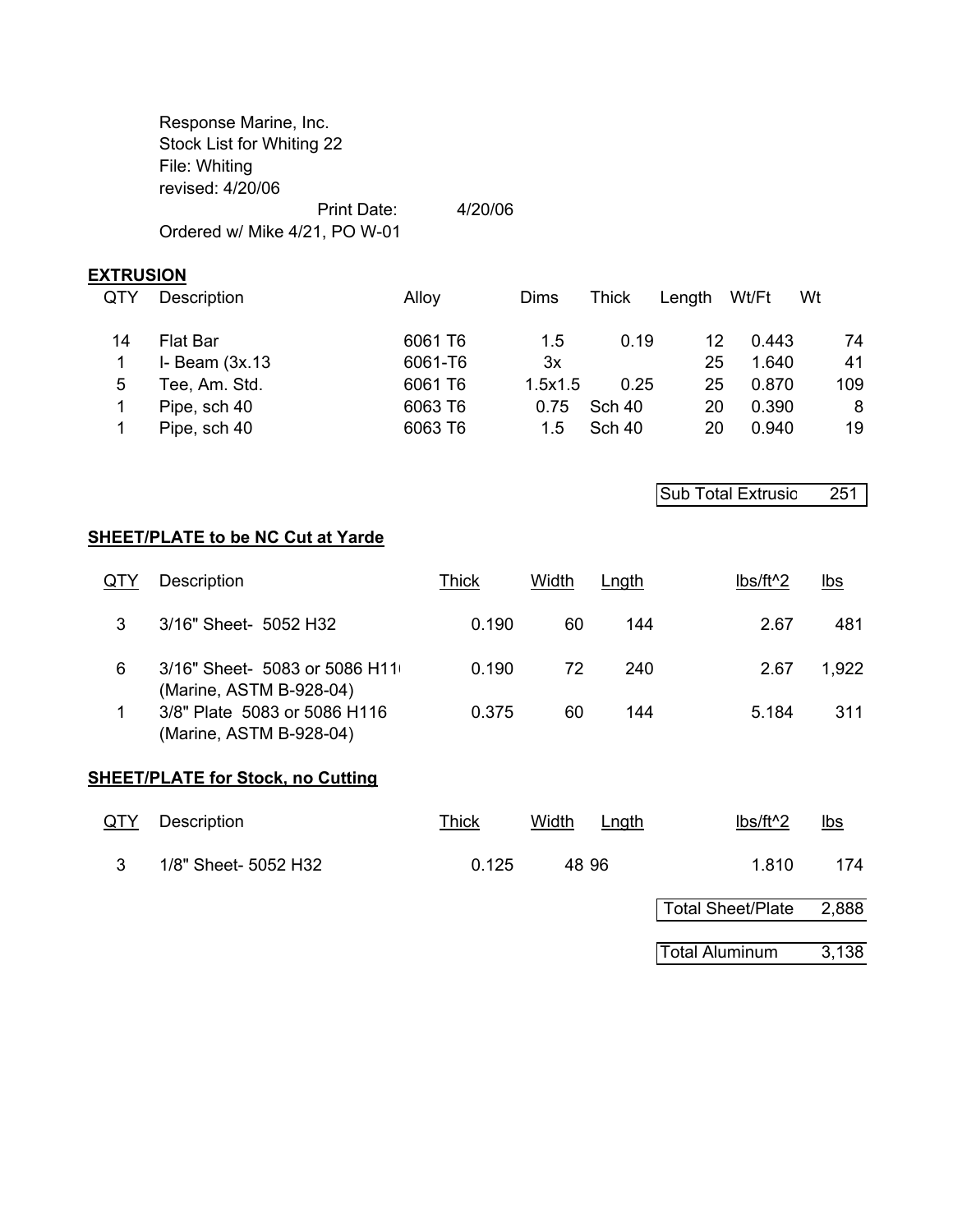#### \*\*\*\*\*\*\*\*\*\*\* Plazed Parts \*\*\*\*\*\*\*\*\*

Response Marine, Inc.

Boat: Whiting 22 File: \Whiting Rev. Date: 4/21/06

Print Date: 4/20/06

## **3/16" Parts- 5086 H32**<br>Part # Pieces

| <u>эл нь Parts- эйрь пэд</u> |                         |                                       |                |
|------------------------------|-------------------------|---------------------------------------|----------------|
| Part $#$                     | <b>Pieces</b>           | <b>Description</b>                    | <b>Stock</b>   |
| ALB                          | $\overline{2}$          | Anchor Locker Bottom                  | $3 - 5, 3 - 6$ |
| B                            | $\overline{2}$          | <b>Bottom</b>                         | $3 - 1, 3 - 5$ |
| <b>B1</b>                    | $\overline{2}$          | Bottom Stringer, 1, Fwd               | $3 - 2, 3 - 6$ |
| $B-1P$                       | $\mathbf{1}$            | Buttock Stiffener, 1, Port            | $3 - 1$        |
| $B-1S$                       | $\mathbf 1$             | Buttock Stiffener, 1, Stbd            | $3-5$          |
| <b>B2</b>                    | $\overline{2}$          | Bottom Stringer, 2, Fwd               | $3 - 1, 3 - 2$ |
| $B-2P$                       | $\mathbf{1}$            | Buttock Stiffener, 2, Port            | 3-6            |
| $B-2S$                       | 1                       | Buttock Stiffener, 2, Stbd            | $3 - 2$        |
| B-3P                         | 1                       | Buttock Stiffener, 3, Port            | $3-6$          |
| $B-3S$                       | 1                       | Buttock Stiffener, 3, Stbd            | $3 - 2$        |
| ET                           | 1                       | Engine Transom                        | $3 - 3$        |
| F1                           | 1                       | Frame 1                               | $3 - 3$        |
| F <sub>2</sub>               | 1                       | Frame 2                               | $3 - 3$        |
| F <sub>3</sub>               | 1                       | Frame 3                               | $3 - 3$        |
| $F3-U$                       | $\overline{2}$          | Frame 3, Upper                        | $3 - 3$        |
| F4                           | $\mathbf 1$             | Frame 4                               | $3 - 3$        |
| $F4-U$                       | $\overline{2}$          | Frame 4, Upper                        | $3 - 3$        |
| F <sub>5</sub>               | $\mathbf{1}$            | Frame 5                               | $3 - 3$        |
| $S-B$                        | $\overline{2}$          | Sole Margin, Tran to F2               | $3 - 2, 3 - 6$ |
| <b>SDA</b>                   | $\overline{2}$          | Side Deck Fwd                         | $3-2, 3-6$     |
| SD-B                         | $\overline{2}$          | Side Deck Aft                         | $3-1, 3-5$     |
| <b>SDC</b>                   | $\overline{2}$          | Side Deck Coaming                     | $3-2, 3-6$     |
| <b>SDK</b>                   | $\overline{2}$          | Side Deck Jog/Knuckle (needs bending) | $3 - 2$        |
| <b>SF</b>                    | $\overline{7}$          | Sole Frames, at soft patch CL         | $3 - 1$        |
| <b>SS-1</b>                  | 4                       | Sole Stringer F1-F2                   | $3 - 1, 3 - 4$ |
| $SS-2$                       | $\overline{2}$          | Sole Stringer F2-F3                   | $3 - 2$        |
| <b>ST</b>                    | $\mathbf{1}$            | <b>Stem Flat</b>                      | $3-5$          |
| <b>TRAN</b>                  | 1                       | Transom                               | $3 - 3$        |
| TD                           | $\overline{c}$          | <b>Transom Deck</b>                   | $3-2, 3-6$     |
| <b>TDC</b>                   | $\mathbf{1}$            | <b>Transom Deck Coaming</b>           | $3 - 4$        |
| $TL-1$                       | 1                       | <b>Blank for Transom Locker</b>       | $3-6$          |
| $TL-2$                       | 1                       | <b>Blank for Transom Locker</b>       | $3 - 1$        |
| TJ                           | 1                       | Transom Jig                           | $3 - 5$        |
| TS-A                         | $\overline{\mathbf{c}}$ | <b>Topsides Fwd</b>                   | $3 - 4$        |
| TS-B                         | $\overline{c}$          | <b>Topsides Aft</b>                   | $3 - 1$        |
| <b>TW</b>                    | $\overline{2}$          | <b>Transom Well Sides</b>             | $3-5$          |

61 Sub Total 3/16" 5086 parts